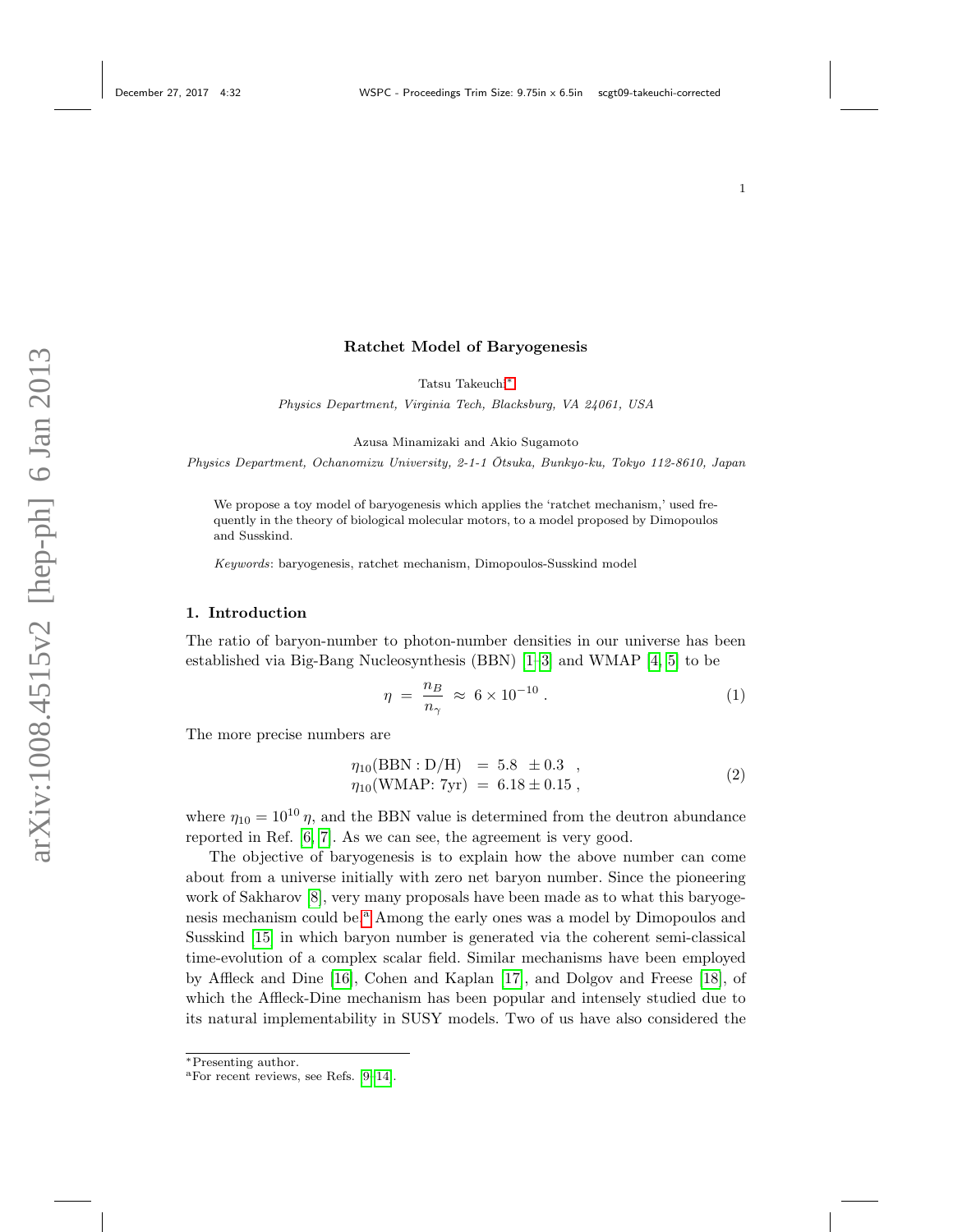application of the Dimopoulos-Susskind model to the cosmological constant problem [\[19\]](#page-6-13).

In this talk, I will discuss the Dimopoulos-Susskind model, how it satisfies Sakharov's three conditions for baryogenesis, in particular, how it uses the expansion of the universe to satisfy the third, and then propose the 'ratchet mechanism' [\[20–](#page-6-14)[22\]](#page-6-15) as an alternative for driving the model away from thermal equilibrium.

### 2. The Dimopoulos-Susskind Model

Consider the action of a complex scalar field given by

$$
S = \int d^4x \sqrt{-g} \left[ g^{\mu\nu} \partial_\mu \phi^\dagger \partial_\nu \phi - V(\phi, \phi^\dagger) \right]. \tag{3}
$$

If the potential  $V(\phi, \phi^{\dagger})$  is invariant under the global change of phase

$$
\phi \to e^{i\xi} \phi \,, \qquad \phi^\dagger \to e^{-i\xi} \phi^\dagger \,, \tag{4}
$$

then the corresponding conserved current is

$$
B_{\mu} = \sqrt{-g} \left( i \phi \stackrel{\leftrightarrow}{\partial_{\mu}} \phi^{\dagger} \right). \tag{5}
$$

If we identify  $B_0$  with the baryon number density, then adding to the action a potential which is not invariant under the above phase change, such as

$$
V_0(\phi, \phi^{\dagger}) = \lambda \left( \phi + \phi^{\dagger} \right) \left( \alpha \phi^3 + \alpha^* \phi^{\dagger 3} \right), \qquad |\alpha| = 1, \tag{6}
$$

would lead to baryon number violation. Furthermore, unless  $\alpha = \pm 1$ , this potential also violates C and  $CP$  since  $\phi$  transforms as

$$
\begin{array}{ll}\n\phi(t,\vec{x}) & \xrightarrow{C} & \phi^{\dagger}(t,\vec{x}) \,, \\
\phi(t,\vec{x}) & \xrightarrow{CP} & \pm \phi^{\dagger}(t,-\vec{x}) \,,\n\end{array} \tag{7}
$$

where the sign under  $CP$  depends on the parity of  $\phi$ . (P is not violated.)

In Ref. [\[15\]](#page-6-7), Dimopoulos and Susskind subject  $\phi$  to the potential

$$
V_n(\phi, \phi^{\dagger}) = \lambda (\phi \phi^{\dagger})^n (\phi + \phi^{\dagger}) (\alpha \phi^3 + \alpha^* \phi^{\dagger 3}). \tag{8}
$$

The purpose of the factor  $(\phi \phi^{\dagger})^n$  is simply to give the coupling constant  $\lambda$  a negative The purpose of the factor  $(\varphi \varphi^{\dagger})$  is sin<br>mass dimension. Setting  $\phi = \phi_r e^{i\theta}/\sqrt{\frac{(\varphi^{\dagger})^2}{2\pi}}$ 2, the baryon number density becomes

$$
n_B = B_0 = \sqrt{-g} \phi_r^2 \dot{\theta} , \qquad (9)
$$

which shows that to generate a non-zero baryon number  $n_B$ , one must generate a non-zero  $\dot{\theta}$ . The potential in the polar representation of  $\phi$  is

<span id="page-1-0"></span>
$$
V_n(\phi_r, \theta) = \lambda \left(\frac{\phi_r^2}{2}\right)^n \phi_r^4 \cos \theta \cos(3\theta + \beta), \qquad (10)
$$

where we have set  $\alpha = e^{i\beta}$ . The  $\theta$ -dependence of this potential for fixed  $\phi_r$  is shown in Fig. 1 for the case  $\beta = \pi/2$ . Note that under B, C, and CP, the phase  $\theta$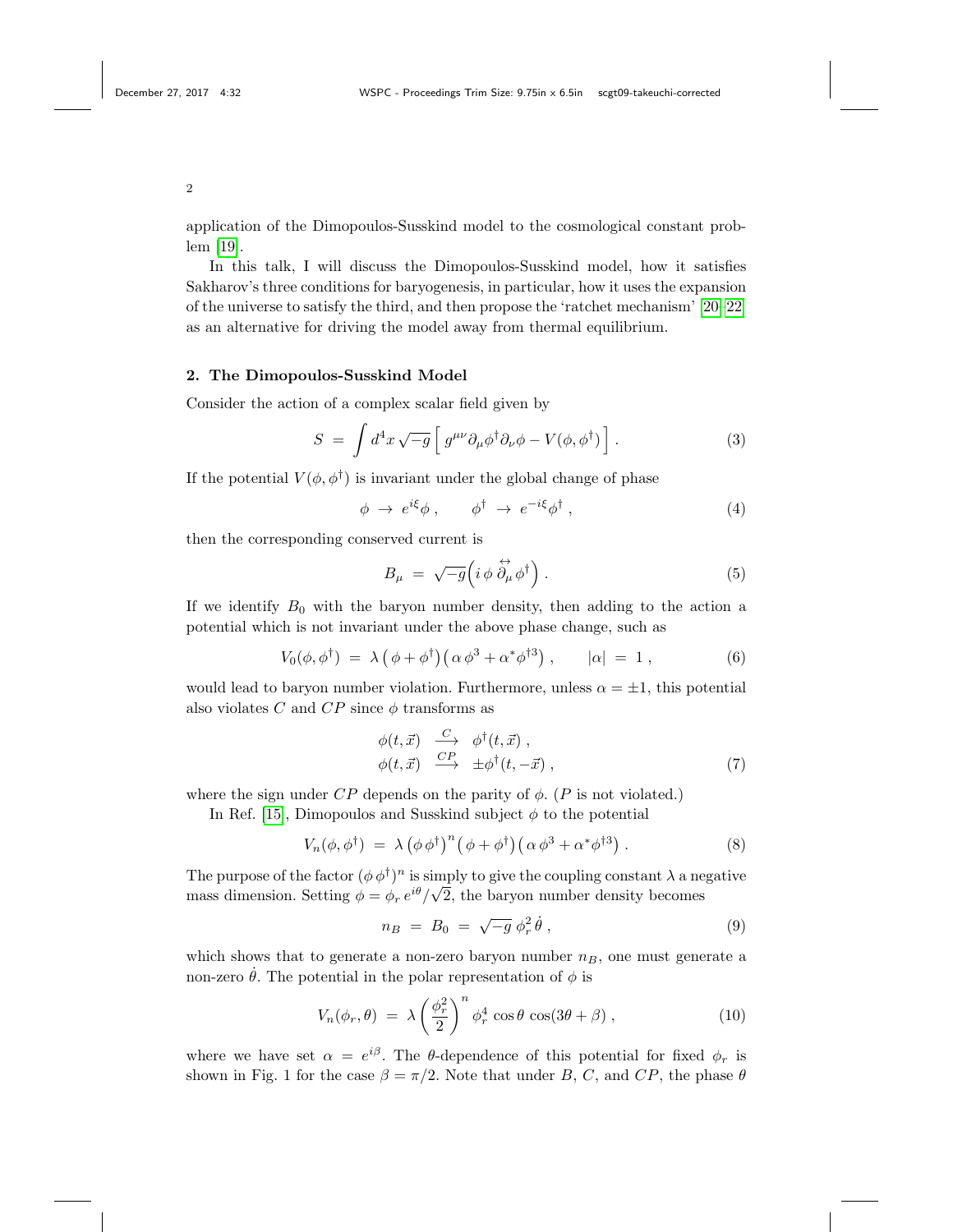



Fig. 1.  $\theta$ -dependence of the B, C, and CP violating potential, Eq. [\(10\)](#page-1-0), for the case  $\beta = \pi/2$ .

transforms as

$$
\begin{array}{ll}\n\theta(t,\vec{x}) & \xrightarrow{B} & \theta(t,\vec{x}) + \xi, \\
\theta(t,\vec{x}) & \xrightarrow{C} & -\theta(t,\vec{x}), \\
\theta(t,\vec{x}) & \xrightarrow{CP} & -\theta(t,-\vec{x}).\n\end{array} \tag{11}
$$

If the parity of  $\phi$  is negative, then  $\theta$  will also be shifted by  $\pi$  under CP. So in terms of  $\theta$ , the violation of B is due to the loss of translational invariance, and the violation of  $C$  and  $\overline{CP}$  are due to the loss of left-right reflection invariance which happens when  $\beta \neq 0, \pi$ . The question is, can the asymmetric force provided by this potential make  $\theta$  flow in one preferred direction thereby generate a non-zero  $\hat{\theta}$ ? For that, one must move away from thermal equilibrium.

In the original Dimopoulos-Susskind paper [\[15\]](#page-6-7), this shift away from thermal equilibrium is accomplished by the expansion of the universe. Consider a flat expanding universe with the Friedman-Robertson-Walker metric:

$$
ds^{2} = dt^{2} - \left(\frac{a(t)}{a_{0}}\right)^{2} d\vec{x}^{2} . \qquad (12)
$$

During a radiation dominated epoch, the scale factor evolves as

$$
\frac{a(t)}{a_0} \sim \sqrt{2t} \,. \tag{13}
$$

Introducing the conformal variable  $\tau =$ √ 2t, the line-element becomes

$$
ds^2 = \tau^2 (d\tau^2 - d\vec{x}^2) , \qquad (14)
$$

while the action simplifies to

$$
S = \int d^3 \vec{x} d\tau \left[ \partial_{\mu} \hat{\phi}^{\dagger} \partial^{\mu} \hat{\phi} - \frac{1}{\tau^{2n}} V_n(\hat{\phi}, \hat{\phi}^{\dagger}) + \cdots \right] . \tag{15}
$$

Here, the scalar field has been rescaled to  $\hat{\phi} \equiv \tau \phi$ , and the ellipses represent total divergences and terms that depend only on  $|\hat{\phi}|$ .

At this point, a simplifying assumption is made that the dynamics of  $|\phi|$  is such that it is essentially constant and does not evolve with  $\tau$ , leaving only the phase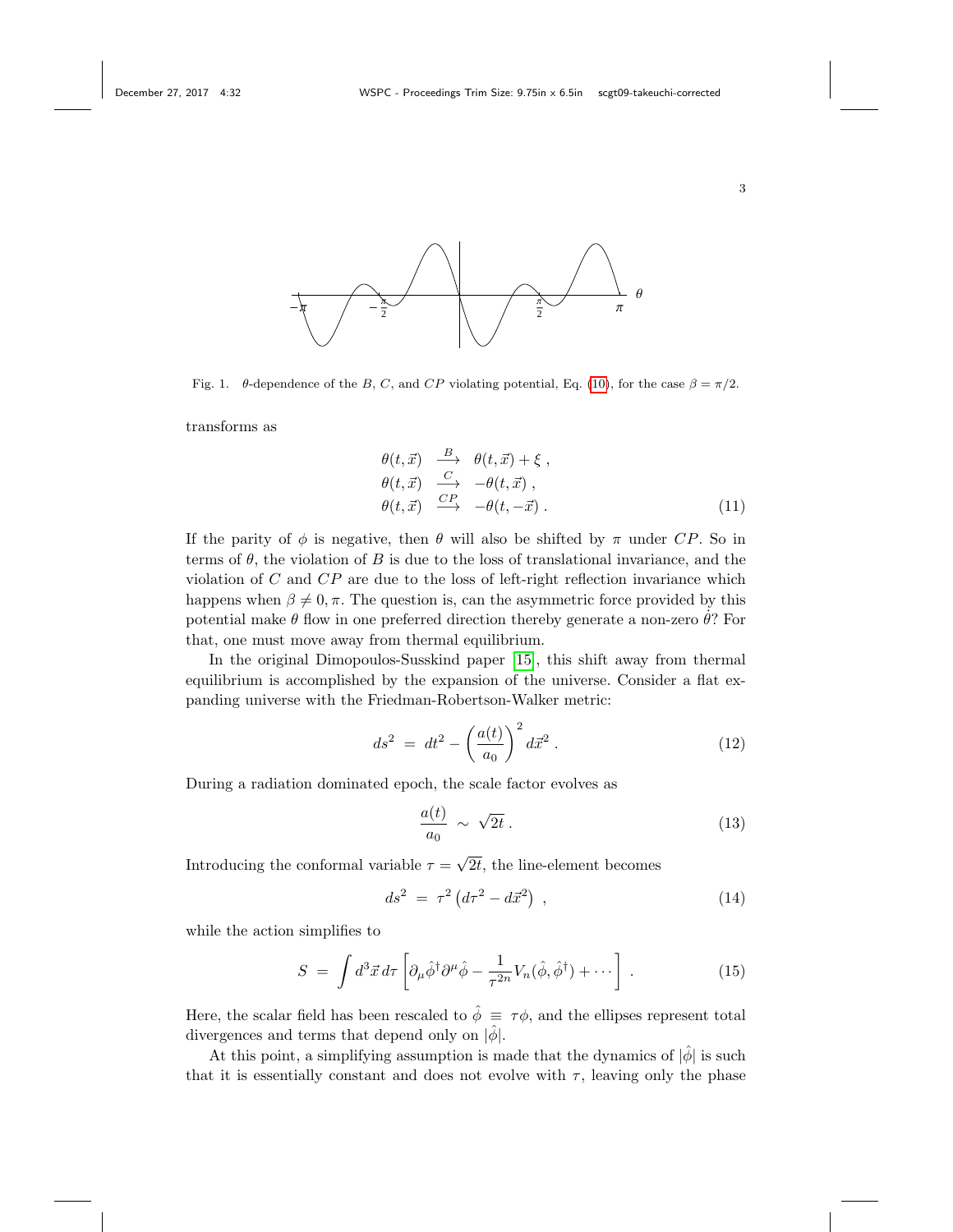of  $\hat{\phi}$  as the dynamic varia[b](#page-3-0)le.<sup>b</sup> Setting  $\hat{\phi} = e^{i\theta}/\sqrt{\frac{(\hat{\phi} - \hat{\phi})^2}{2}}$ 2, the action within a domain of spatially constant  $\theta$  becomes

$$
S = \int d^3 \vec{x} d\tau \left[ \frac{1}{2} \left( \frac{d\theta}{d\tau} \right)^2 - \frac{1}{\tau^{2n}} V_n(1, \theta) \right]. \tag{16}
$$

The equation of motion for  $\theta$  within that domain is then

$$
\frac{d^2\theta}{d\tau^2} + \frac{1}{\tau^{2n}} \frac{\partial V_n}{\partial \theta} = 0.
$$
\n(17)

To this, a friction term, which is assumed to come from the self-interaction of  $\phi$ , is added by hand as

$$
\frac{d^2\theta}{d\tau^2} + \frac{1}{\tau^{2n}} \frac{\partial V_n}{\partial \theta} + \frac{\lambda^2}{\tau^{4n}} \frac{d\theta}{d\tau} = 0, \qquad (18)
$$

where the coefficient of  $d\theta/d\tau$  has been fixed simply by dimensional analysis. If  $n > 0$ , both force and friction terms vanish in the limit  $\tau \to \infty$ , and it is possible to show that a non-zero  $n_B \sim d\theta/d\tau$  survives asymptotically, its final value depending on the initial value of  $\theta$ . This initial value is expected to vary randomly from domain to domain, resulting in different asymptotic baryon numbers in each, and when summed results in an overall net baryon number. On the other hand, if  $n = 0$ , which would make the self-interactions of  $\phi$  renormalizable, the friction term will eventually bring all motion to a full stop.

#### 3. The Ratchet Mechanism

A striking feature of the Dimopoulos-Susskind model is its similarity with the problem of biased random walk one encounters in the modeling of biological motors [\[20](#page-6-14)[–22\]](#page-6-15). An example of a biological motor is the myosin molecule which walks along actin filaments. This molecule is modeled as moving along a periodic sawtoothshaped potential, similar to that shown in Fig. 1. Thermal equilibrium inside a living organism is broken by the presence of ATP (adenosine triphosphate) whose hydrolysis into ADP (adenosine diphosphate) and P (phosphate) provides the energy required to fuel the motion:

$$
ATP \rightarrow ADP + P + energy. \tag{19}
$$

This is often modeled as a randomly fluctuating temperature of the thermal bath: the molecule is excited out of a potential well during periods of high-temperature, allowing it to diffuse into the neighboring ones, and then drops back into a well during periods of low-temperature. Due to the asymmetry of the potential, this sequence can lead to biased motion depending on the depth and width of the repeating potential wells, and the height and frequency of the temperature fluctuations.

<span id="page-3-0"></span><sup>&</sup>lt;sup>b</sup> This assumption that  $|\hat{\phi}|$  is constant would require the magnitude of the unscaled field  $|\phi|$  to evolve as  $1/\tau = 1/\sqrt{2t}$ .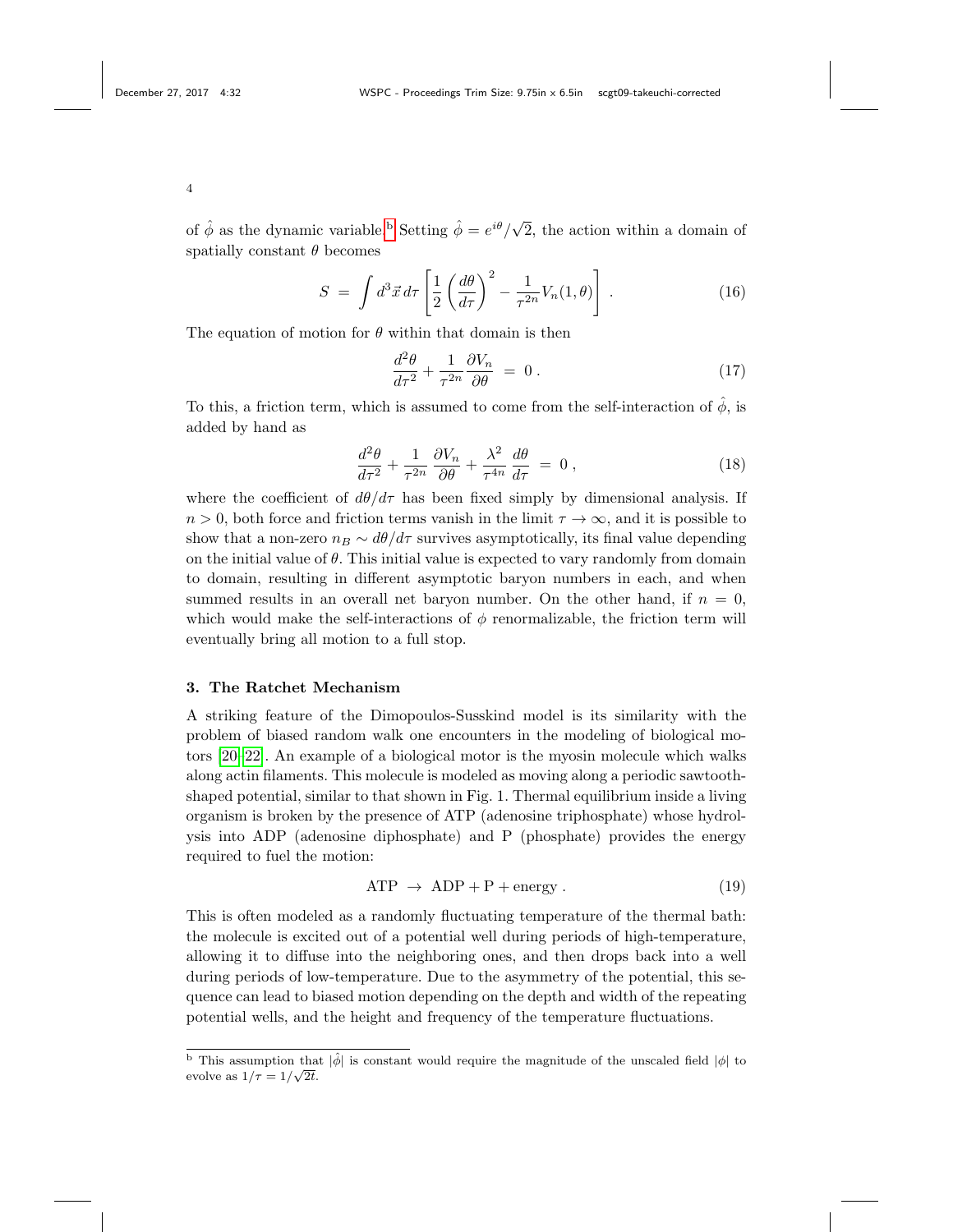Analogy with such 'temperature ratchet' models suggests a possible way to drive the evolution of  $\theta$  in the Dimopoulos-Susskind model without relying on the nonrenormalizability of the self-interaction of  $\phi$ , or the expansion of the universe directly. Let us assume the existence of ATP- and ADP-like particles A and B which interact with  $\phi$  via the reaction

$$
A + \phi \leftrightarrow B + \phi + Q \,, \tag{20}
$$

where  $Q$  is the energy released in the reaction.  $A$  and  $B$  are assumed to be stable (or highly meta-stable) states that have fallen out of thermal equilibrium at an earlier time in the evolution of the universe. Though they interact with  $\phi$ , giving or taking energy away from it, their masses are such that the decay

$$
A \to B + \phi + \bar{\phi} \tag{21}
$$

is kinematically forbidden.

In order to isolate the effect of the presence of a bath of these particles, we neglect the expansion of the universe and subject  $\phi = \phi_r e^{i\theta}/\sqrt{2}$  to the  $n = 0$  renormalizable Dimopoulos-Susskind potential  $V_0(\phi_r, \theta)$ . We again adopt the simplifying assumption that the evolution of  $\phi_r$  is suppressed. Though the interactions between  $\phi$  and the A and B particles occur randomly, we model their effect by a periodically fluctuating kinetic energy of  $\theta$  [\[20\]](#page-6-14):

$$
K(t) = K_0 \left[ 1 + A \sin(\omega t) \right]^2.
$$
 (22)

This function oscillates between  $K_{\min} = K_0(1-A)^2$  and  $K_{\max} = K_0(1+A)^2$  $K_{\min} + Q$ . Therefore,

$$
Q = 4K_0 A \tag{23}
$$

Then, the equation of motion of  $\theta$  in our model will be given by the Langevin equation

$$
\phi_r^2 \ddot{\theta} = -\frac{\partial V_0}{\partial \theta} - \eta \dot{\theta} + \sqrt{4\eta K(t)} \xi(t) , \qquad (24)
$$

where  $\eta$  is the coefficient of friction, and  $\xi(t)$  is Gaussian white noise:

$$
\langle \xi(t) \rangle = 0 , \qquad \langle \xi(t) \xi(s) \rangle = \delta(t - s) . \tag{25}
$$

The above Langevin equation is equivalent to the following Fokker-Planck equation governing the evolution of the probability density  $p(\theta, t)$  and the probability current  $j(\theta, t)$ :

$$
0 = \frac{\partial p(\theta, t)}{\partial t} + \frac{\partial j(\theta, t)}{\partial \theta},
$$
  

$$
j(\theta, t) = -\frac{1}{\eta} \left[ \frac{\partial V_0}{\partial \theta} p(\theta, t) + 2K(t) \frac{\partial p(\theta, t)}{\partial \theta} \right].
$$
 (26)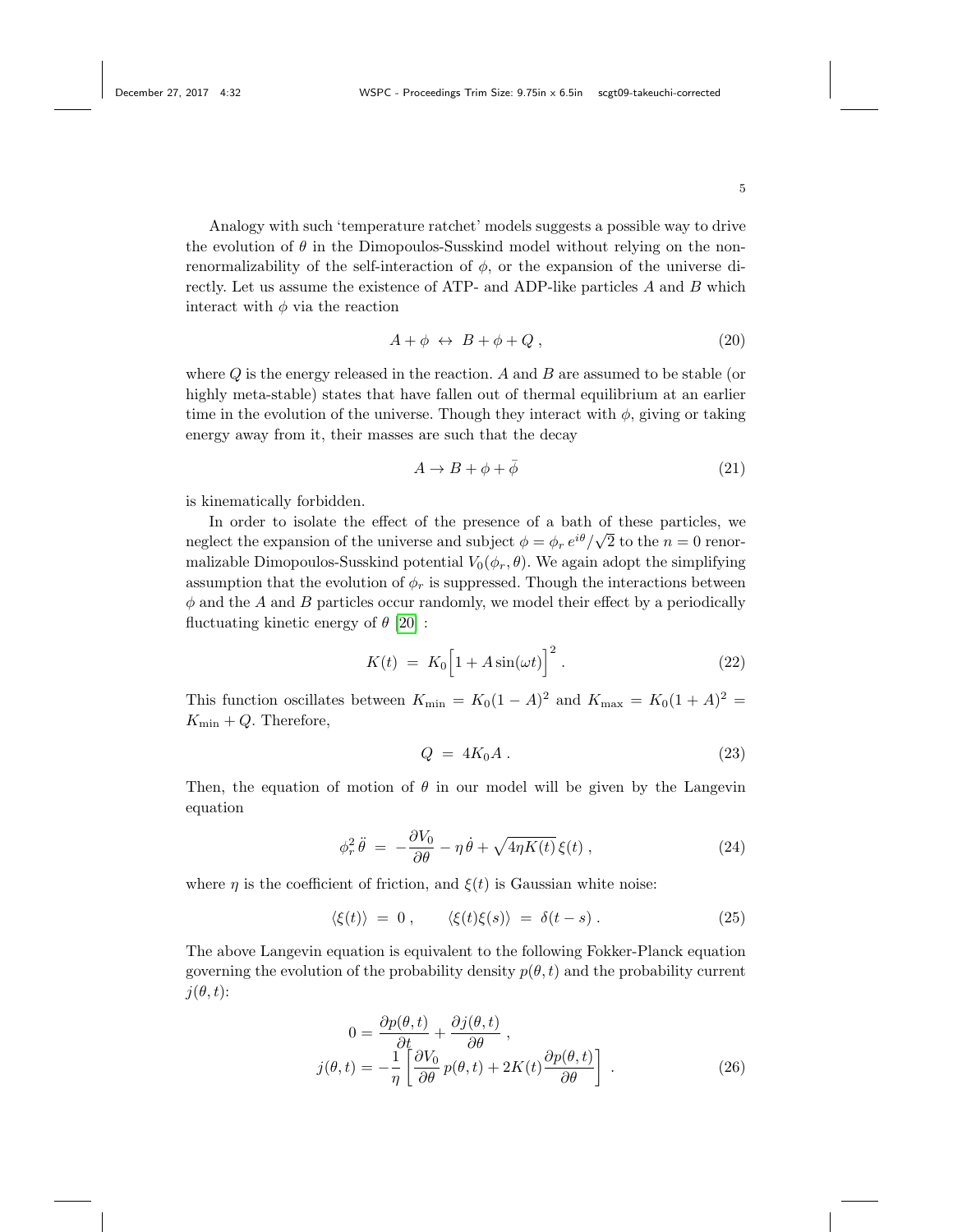

Fig. 2.  $\omega$ -dependence of J for the case  $\beta = \pi/2$ ,  $K_{\min} = 0.5$ ,  $Q = \eta = \phi_r = \lambda = 1$ .

The quantity of interest for baryon number generation is the period-averaged probability current

$$
J = \frac{1}{\mathcal{T}} \int_0^{\mathcal{T}} j(\theta, t) dt , \qquad (27)
$$

which is asymptotically independent of  $\theta$  and approaches a constant, a non-zero value signifying a non-zero baryon number. For the sake of simplicity, we set  $\beta =$  $\pi/2$ , and  $\phi_r$ ,  $\lambda$ , and  $\eta$  all equal to one. We then solved these equations numerically for various values of  $K_{\text{min}}$ ,  $\omega$ , and  $Q$ , and have found that non-zero J can be generated for a very wide range of parameter choices. As an example, we show the ω-dependence of *J* for the case  $K_{\text{min}} = 0.5$  and  $Q = 1$  in Fig. 2. Further details of our analysis can be found in Ref. [\[23\]](#page-6-16).

### 4. What is the ATP-like particle?

Whether the ratchet mechanism we are proposing here can be embedded into a realistic scenario remains to be seen. Of particular difficulty may be maintaining a sufficiently large population of the ATP-like particles to drive the ratchet. But what can these ATP-like particles be? Several possibilities come to mind: First, it could be the inflaton at reheating, transferring energy to the  $\phi$  field via parametric resonance. Second, they could be heavy Kaluza-Klein (KK) modes in some extra-dimension model. And third, perhaps they could be technibaryons transferring energy to technimeson  $\phi$ 's. Finally, regardless of what their actual identities are, if the ATP-like particles are highly stable and still around, they may constitute dark matter, thereby connecting baryogenesis with the dark matter problem. These, and other possibilities will be discussed elsewhere [\[24\]](#page-6-17).

# Acknowledgments

We would like to thank Philip Argyres and Daniel Chung for helpful suggestions. T.T. is supported by the U.S. Department of Energy, grant DE–FG05–92ER40709, Task A.